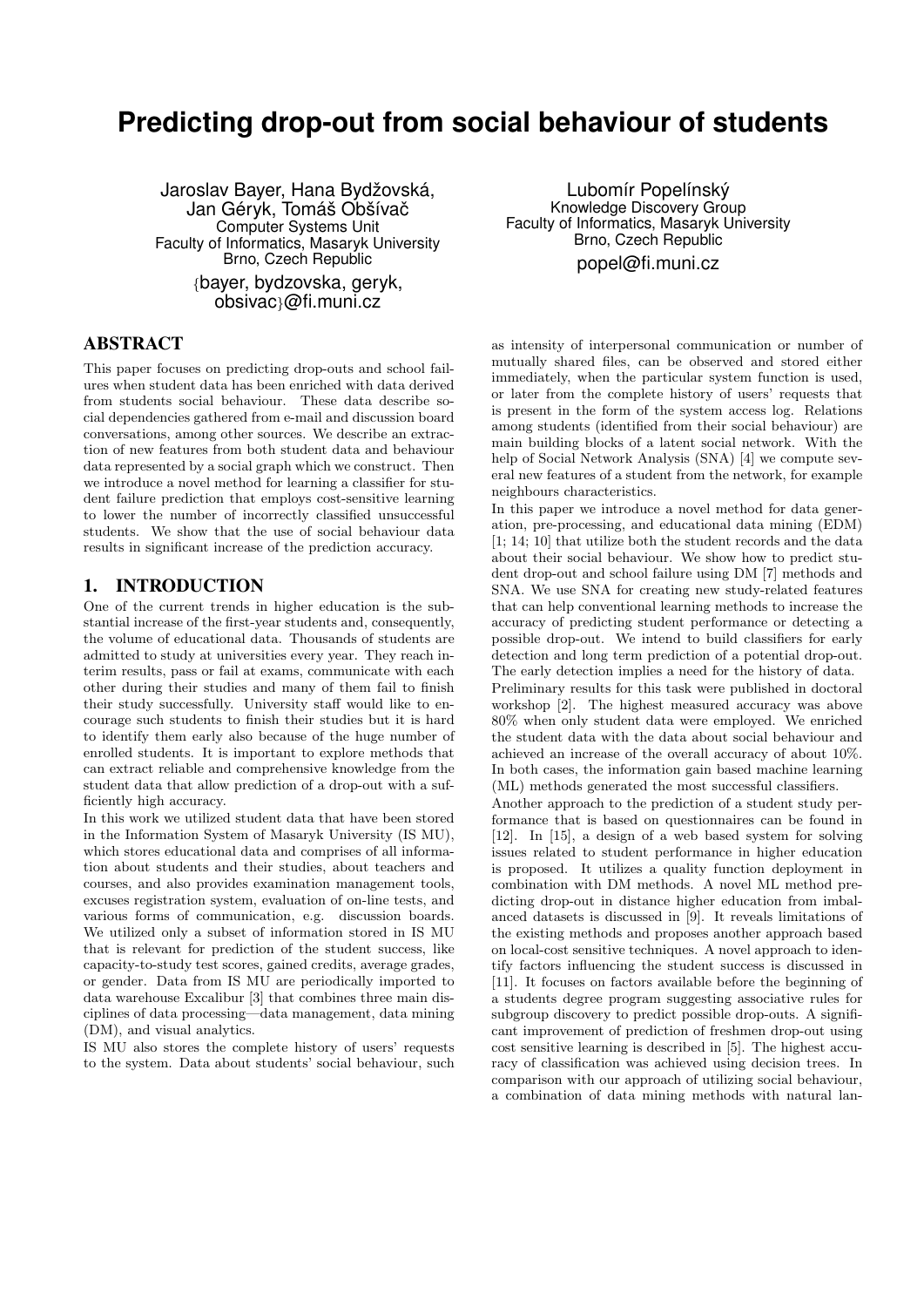guage processing, especially text mining, was employed in [17] to increase the student retention.

In the following section, we introduce the structure of both the student data and the social behaviour data and the necessary preprocessing steps. We describe how we built the social network and applied the analytical methods in Section 2.2. Section 2.3 describes the DM method used for drop-out prediction. In Section 3 we demonstrate the results and the improvement of the classification by measuring the amount of the additional data explored by SNA. Then we show that high-accuracy classifiers can be created for every student regardless of the actual stage of the study. Discussion of results is in Section 4. Finally, we conclude this paper with an overview of the main results and future work in Section 5.

# 2. DATA AND DROP-OUT PREDICTION

### 2.1 Student data

Our research considers bachelor students of Applied Informatics admitted to Faculty of Informatics, Masaryk University in years 2006, 2007, and 2008. For that period we can obtain data that match the whole length of the standard bachelor study, i.e. three years. The year 2006 as the lower bound is set as the year when social behaviour data have been started to collect. We explored only the students that were in contact with the school community. Such students produce social behaviour data characterizing them in the university setting.

We selected only general attributes of studies to be able to apply our approach to students of any faculty. To predict a drop-out through the whole period of the study we collected data snapshots for each term of student studies. The set of attributes can be divided into three categories according to the type: Student-related attributes, Semester-related attributes and Attributes related to other studies.

Student-related attributes comprise of the following:

- (1) gender
- (2) year of birth
- (3) year of admission
- (4) exemption from entrance exam
- (5) capacity-to-study test score—a result of the entrance examination expressed as the percentage of the score measuring learning potential

Semester-related attributes are the following:

- (6) the number of finished semesters
- (7) recognized courses—the number of related courses finished in other studies
- (8) recognized credits—the number of credits gained from recognized courses
- (9) credits to gain—the number of credits to gain for enrolled but not yet finished courses
- (10) gained credits—the number of credits gained from finished courses
- (11) uncompleted courses—the number of courses a student has failed to complete
- (12) second resits done—the number of the utilized second resits. Each student can exercise the right to the second resit for only as many times as the standard length of the study in years increased by one.
- (13) excused days—the number of days when a student is exused
- (14) average grades—the average grade computed from all gained grades
- (15) weighted average grades—average grades weighted by the number of credits gained for courses
- (16) the ratio of the number of gained credits to the number of credits to gain
- (17) the difference of gained credits and credits to gain

Because a student can be enrolled in more studies or also on more faculties, we added also attributes related to other studies of the student. This set of attributes consists of the following:

- (18) the number of parallel studies at the faculty
- (19) the number of parallel studies at the university
- (20) the number of all studies at the faculty
- (21) the number of all studies at the university

Data that consist of values of all attributes characterizing a study in a point of time have been extracted from Excalibur. The data set contained 775 students, 837 studies and 4,373 examples in total—one example per a term, where the number of terms for a student varied from 1 up to 8.

#### 2.2 Social behaviour data

The aforementioned set of 775 students is the core of egocentered social network. We create it from the students plus their direct schoolmates and relations among them. Relations reflects the patterns of social behaviour data. Then we compute new student features from the network structural characteristics and student direct neighbours attributes.

To obtain knowledge concerning a student from perspective of his or her engagement in the school community, we construct a sociogram, a diagram which maps the structure of interpersonal relations. Such social graph allows to find new features by link-based ranking.

There are number of interpersonal ties already evaluated to enhance IS MU full text search. We compute them either online or through system log processing and store them both in the search engine index as a relevant document non-textual tokens and as a part of the user model. These are then used to better order the search results by matching documents (e.g. e-mails, files, courses) related to the respective users [16].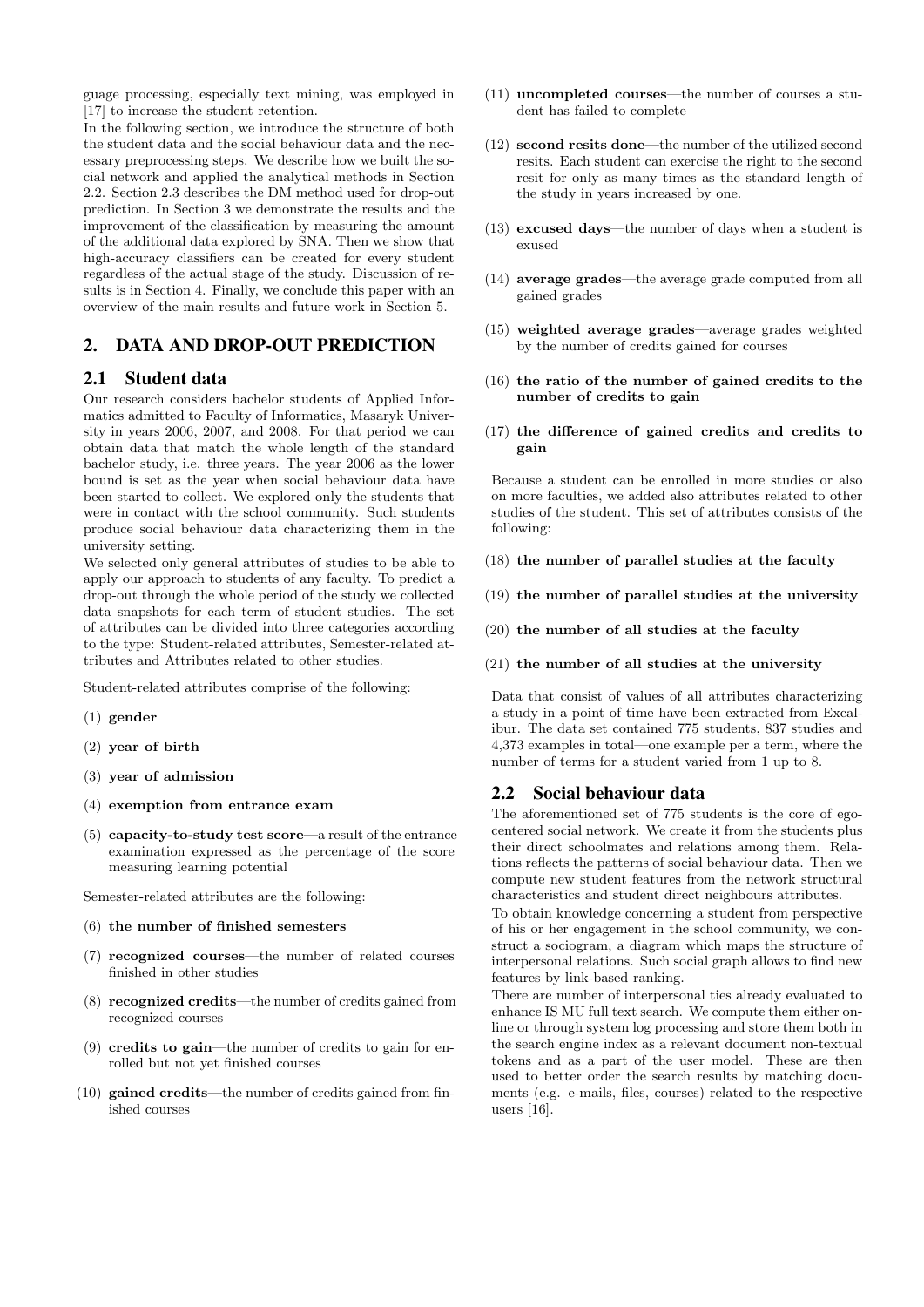

Figure 1: Network with vertices arranged by Kamada-Kawai energy layout algorithm. Dark nodes represent students with successfully finished studies.

Some ties are intuitive and strong facts, namely:

- (a) explicitly expressed friendship
- (b) mutual e-mail conversation
- (c) publication co-authoring
- (d) direct comment on another person

Weaker ties are more hidden and are derived from the following facts:

- (e) discussion forum message marked as important
- (f) whole thread in discussion forum or blog marked as favourite
- (g) files uploaded into someone else's depository
- (h) assessments of noticeboard's messages
- (i) visited personal pages

We measure the value of a tie by its importance and weight it by the number of occurrences. For instance, a tie representing exchange of several e-mails have grater value than a visit to somebody's personal profile. The identification of the best weights is a possible subject of future evaluation. Another notable property of a relation is its direction. It indicates the source and the target of an action which we count as the relation. For example, a person who sent/received an e-mail or who uploaded/received a file in the source/target respectively. Some actions have no direction, e.g. marking the same discussion thread as a favourite one.

As a result we calculated a single number from all mentioned ties reflecting the overall strength of a student relation to any given schoolmate. We found 13,286 such connections representing graph arcs (oriented lines) valued by this number.

Now, the network can be visualized for exploratory analysis of its properties. For example, after applying Kamada-Kawai energy layout algorithm [8] (Fig. 1), we can see that the successful students (black nodes) occupy the area in the middle of the network and are rarely seen on the periphery. In opposite, the unsuccessful ones (white nodes) are placed all over the graph. This, along with results presented later, supports our assumption that higher number and stronger ties have a positive impact on the success of the study while absence of the ties predicts a potential to failure.

#### *2.2.1 New feature generation*

This single mode social network of students and their interpersonal ties (i.e. homogeneous information network) allows us to explore it not only visually but also by tools for social network analysis, e.g. Pajek [13]. Moreover, previously unseen features of each student may be computed with such tools. The following two types of features are interesting and give us a new insight into the data.

First, features obtained from the network structure are computed from basic structural characteristics, namely the vertex degrees, the summary of incident line values, and the betweenness centrality:

- (22) degree—the number of lines that incident with a vertex, represents how many relations the student is involved in
- (23) indegree (or popularity)—the number of arcs coming to the node, it represents for how many other members of the network the student is a subject of interest
- (24) outdegree—the number of arcs with opposite direction represents an interest initiated by the given student
- (25) sum of incident line values—to measure also the strength of the ties
- (26) betweenness centrality—the number of shortest paths from all vertices to all others that pass through given vertex represents student's importance (global to the network)

Second, features obtained from the neighbourhood properties are also important to examine, and we must measure not only the quantity of person's ties but also their quality. In other words, the academic performance of the surrounding students is important, because it would be hard to get advantage from communication with unsuccessful students. We selected four student features from the data set, preferred by their information gain, to calculate averages of the neighbourhood values (ANV):

- (27) capacity-to-study test score ANV
- (28) grade average ANV
- (29) proportion of enrolled and fulfilled credits ANV
- (30) credits per semester  $\bf{A}$ NV<sup>1</sup>

#### 2.3 Process of drop-out prediction

We aimed at developing an accurate method for drop-out prediction that would also allow predicting the drop-out in an early stage of the study. The method should have minimum of false negatives, i.e. students that have not been recognized to be in danger of dropping-out.

When all the attributes were used the accuracy was poor. That is why we utilized feature selection methods to reduce the dimensionality of the student data extracted from Excalibur data warehouse. We improved the pre-processing method described in [12] by computing the average rank of attributes while eliminating the extreme values.

<sup>1</sup>Surprisingly, when we tried to use these features with weighting using the strength of the corresponding connection, it has not improved the performance of the classifiers.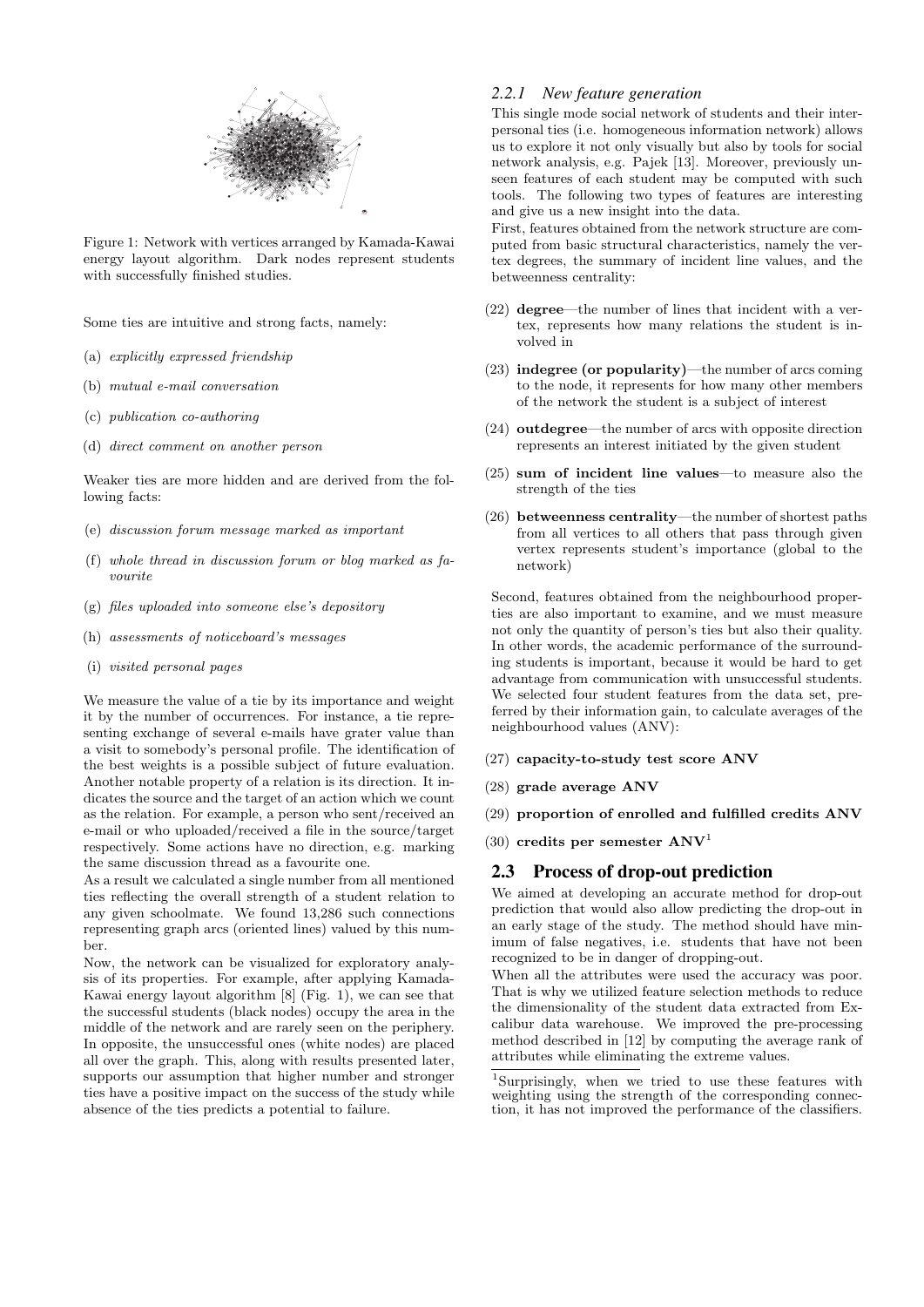The goal was to preserve reliability of attributes for classification after the reduction. Therefore we utilized a combination of feature selection/estimation algorithms based on different approaches. We employed three algorithms based on entropy (InfoGainAttributeEval, GainRatioAttributeEval and SymmetricalUncertAttributeEval), an algorithm selecting the minimum-error attribute for prediction (OneRAttributeEval), an algorithm utilizing  $\chi^2$ -distribution (Chi-SquaredAttributeEval), an algorithm preferring attributes highly correlated with the class but with low intercorrelation to others (CfsSubsetEval), an algorithm looking for the smallest subset of attributes having the consistency equal to that of all attributes (ConsistencySubsetEval), and an algorithm assessing attributes by finding the nearest neighbours for a randomly chosen example from every class. It compares the accumulated differences of values of the corresponding features (ReliefFAttributeEval), and we utilized also two filters (FilteredAttributeEval, FilteredSubsetEval). Then, we computed a list of attributes ordered by the average ranks gained from the ordered lists produced by the feature selection algorithms evaluating the significance of the attributes. For every attribute, we skipped the extreme values—the best and the worst evaluations. We reduced the set of attributes to the 22 most relevant and learned the classifiers again. Except for the Naive Bayes (NB) method, all used machine learning methods achieved a higher accuracy. Examples of the removed attributes are the following: being a seminar tutor, the number of password changes, or the number of enrolled courses.

The list of the refined set of attributes in relevance order can be found in Table 1.

Then we computed significant structural characteristics of the social network to gain additional attributes implying social relations among the students.

We employed machine learning methods from Weka on the student data and then on the data that contained also the social behaviour data. To cover all types of machine learning algorithms, we employed J48 decision tree learner, IB1 lazy learner, PART rule learner, SMO support vector machines, and NB classifier. We also employed ensemble learning methods, namely bagging and voting. We utilized costsensitive learning (CSM) and then bagging with cost matrix. All methods have been used with default parameter settings. Performance was measured in terms of accuracy (the number of correctly classified examples over the number of all examples) and True Positive Rate (the number of correctly classified examples from the class of unsuccessful students). We used 10-fold cross-validation.

#### 3. RESULTS

First we created a classifier using only the social behaviour data but the accuracy did not raise above 69%, in fact, it was lower than for learning from student data. However, if we added the attributes that described the social behaviour to the student data, we observed an increase of accuracy that reached 11%. Main results can be found in Table 2. In the first column represents the results obtained from Excalibur data warehouse, followed by the results for the Excalibur data enriched by the social behaviour data. The baseline was 58.86%. The highest accuracy was obtained with PART, 93.67%, and the True Positive (TP) rate 92.30%. Accuracy for the data without information about student's social behaviour did not overcome 90% and the best result was obtained with decision tree learner, 82.53%, and the TP rate 78.50%.

The most significant attributes include the ratio of the number of gained credits to the number of credits to gain, and the average of this ratio measured for neighbours weighted by the strength of their relation in the social network. The seven most relevant attributes are presented in Table 1.

Table 1: Seven the most relevant attributes

| Order          | Avg. Ord. | Attribute |
|----------------|-----------|-----------|
| 1              | 1.000     | (16)      |
| $\overline{2}$ | 2.000     | (14)      |
| 3              | 2.625     | (15)      |
| $\overline{4}$ | 4.500     | (5)       |
| 5              | 5.625     | (17)      |
| 6              | 6.000     | (8)       |
|                | 7.750     | (10)      |

Table 2: Learning from student data (Excalibur) and student data enriched with social behaviour attributes (With SNA) [%]

|             | Excalibur |      | With SNA |      |  |  |  |
|-------------|-----------|------|----------|------|--|--|--|
| Method      | Accur.    | TP   | Accur.   | TP   |  |  |  |
| ZeroR       | 58.86     |      | 58.86    |      |  |  |  |
| <b>NB</b>   | 77.57     | 73.5 | 72.26    | 83.4 |  |  |  |
| <b>SMO</b>  | 79.17     | 64.6 | 81.59    | 74.2 |  |  |  |
| IB1         | 78.14     | 72.5 | 89.80    | 86.2 |  |  |  |
| <b>PART</b> | 82.44     | 73.7 | 93.67    | 92.3 |  |  |  |
| OneR        | 75.89     | 57.9 | 88.45    | 83.8 |  |  |  |
| J48         | 82.53     | 78.5 | 89.89    | 88.8 |  |  |  |

We consider social behaviour data to be a characteristic of a student. Therefore, we learned classifiers only from the social behaviour data without snapshots of student studies data. The baseline was slightly lower than for the student data or the enriched data. The most successful classifier was PART with the accuracy 68.82% and the TP with the rate 70.50%. The results are in Table 3.

Table 3: Learning from social behaviour attributes only [%]

| Method          | Accur. | TР   |
|-----------------|--------|------|
| ZeroR           | 50.18  |      |
| NB              | 64.04  | 80.6 |
| SMO             | 63.68  | 83.5 |
| IB <sub>1</sub> | 60.10  | 63.5 |
| PART            | 68.82  | 70.5 |
| OneR            | 59.50  | 57.3 |
| J48.            | 68.34  | 65.0 |

Then we analyzed how successful a prediction of a drop-out would be for different time periods. We learned classifiers on interim study results enriched by social behaviour data to recognize drop-outs as soon as possible. Results in terms of accuracy (%) are in Table 4.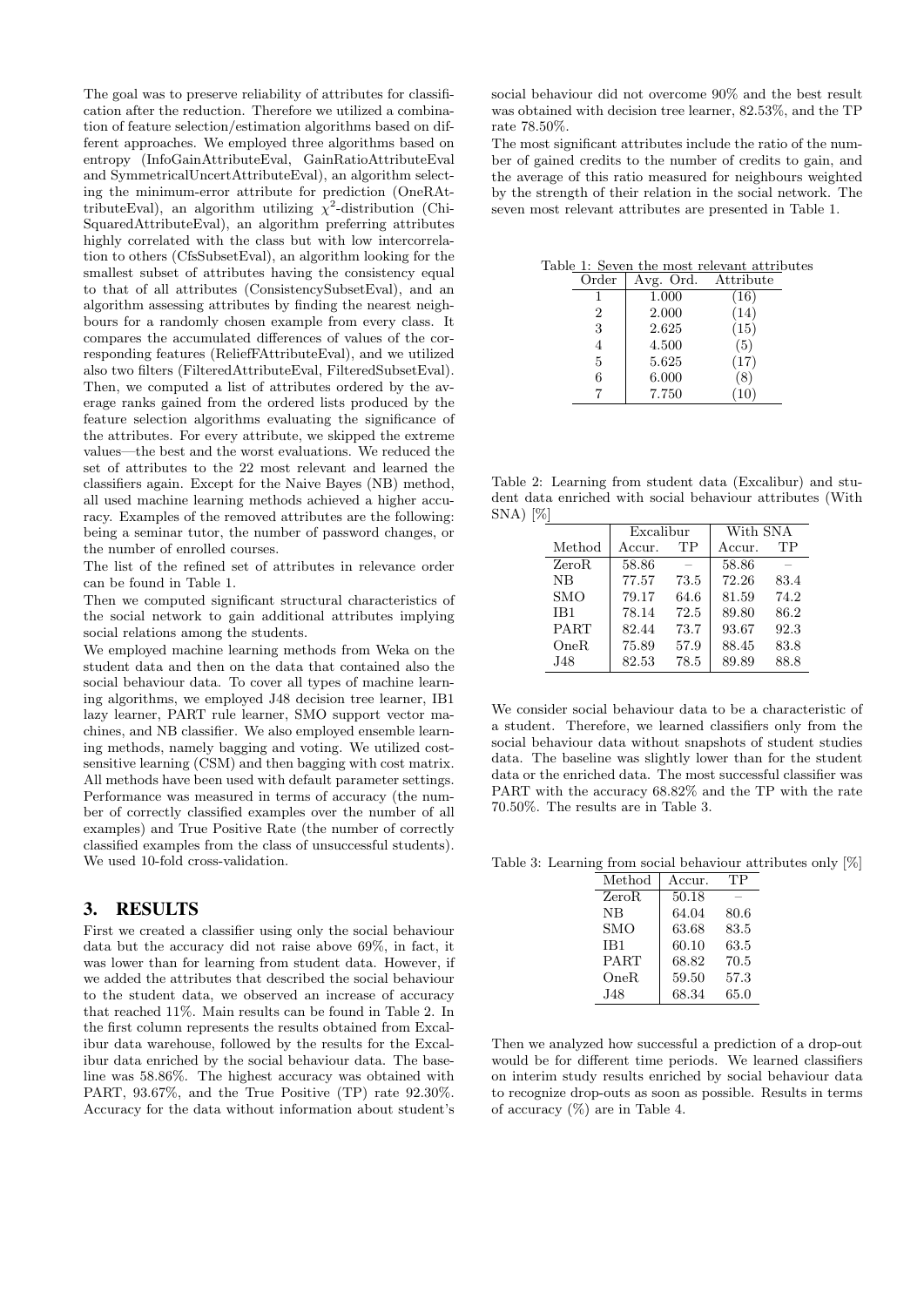Table 4: Learning from student data enriched with social behaviour attributes per semester [%]

|            |        |      |        |      |        |      |        |                          |        |      |        |                          |        | $7+$ |
|------------|--------|------|--------|------|--------|------|--------|--------------------------|--------|------|--------|--------------------------|--------|------|
| Method     | Accur. | TΡ   | Accur. | TΡ   | Accur. | ΤP   | Accur. | TΡ                       | Accur. | ΤP   | Accur. | ΤP                       | Accur. | ТP   |
| ZeroR      | 50.18  |      | 50.25  | -    | 53.87  | -    | 58.56  | $\overline{\phantom{m}}$ | 64.02  |      | 72.20  | $\overline{\phantom{m}}$ | 76.77  |      |
| NΒ         | 71.45  | 69.1 | 78.87  | 75.8 | 78.98  | 80.7 | 78.77  | 81.8                     | 78.66  | 80.2 | 77.56  | 76.3                     | 68.60  | 68.0 |
| <b>SMO</b> | 72.40  | 73.9 | 81.33  | 80.2 | 81.02  | 77.5 | 83.22  | 78.1                     | 83.74  | 72.3 | 87.56  | 67.5                     | 85.48  | 52.3 |
| IB1        | 66.48  | 62.4 | 70.64  | 67.2 | 66.72  | 61.1 | 71.40  | 63.2                     | 74.59  | 61.0 | 77.07  | 53.5                     | 90.93  | 75.8 |
| OneR       | 62.84  | 65.7 | 77.89  | 77.3 | 79.71  | 74.4 | 83.56  | 74.4                     | 81.50  | 66.7 | 83.90  | 60.5                     | 80.58  | 37.5 |
| PART       | 70.13  | 69.5 | 74.82  | 74.3 | 76.20  | 72.8 | 76.20  | 73.1                     | 77.24  | 69.5 | 79.51  | 64.0                     | 91.11  | 83.6 |
| J48        | 70.73  | 71.2 | 74.82  | 72.8 | 75.77  | 72.5 | 77.91  | 72.7                     | 77.64  | 67.8 | 80.00  | 63.2                     | 87.11  | 68.8 |

Subsequently, we focused on prediction of drop-outs when the history of data about student studies is employed. All data snapshots were used. Results in terms of accuracy  $(\%)$ are in Fig. 2. On X axis there is a period of study in semesters (e.g. 3 means that only the data from the first 3 semesters have been used for building the classifier). More details are in Table 5 and Table 6.



Figure 2: Classifications according to semesters

We can see that for all periods the classification that used only the student data achieves lower accuracy in comparison to the classification on the enriched data. Moreover, starting with the period of the first four semesters the accuracy of classification on the enriched data was higher than 90%. We can conclude that four semesters is a period when our model can predict a drop-out with high probability. We consider this result to be satisfactory. The Masaryk University evaluates the learning potential of students before they are admitted to study.

For our task it is more serious when a student is not recognized to be in danger of a drop-out than the opposite situation. To decrease the number of incorrectly classified unsuccessful students, we tested cost-sensitive learning (CSM) and also bagging, and then bagging with cost matrix, always with the most accurate learning algorithm as the base classifier. In the case of cost-sensitive learning, we set a cost matrix to [0, 1, 0.5, 0] so that the cost of false negative error (i.e. of non-recognized weak students) was twice as high. All the results are in Table 7 in the form of Accuracy  $(\%)$ , TP rate (%), and Incorrectly classified unsuccessful studies (ICUS).

#### 4. DISCUSSION

Based on the results, we conclude that a student performance appears to be correlated with the social habits, mainly with the frequency of communication. It supports the hypothesis that students with average results but communi-

| Table 7: Meta-classifiers accuracies |        |           |             |  |  |  |  |  |  |  |  |
|--------------------------------------|--------|-----------|-------------|--|--|--|--|--|--|--|--|
|                                      | Accur. | <b>TP</b> | <b>ICUS</b> |  |  |  |  |  |  |  |  |
| Excalibur (J48) CSM                  | 80.45  | 85.7      | 258         |  |  |  |  |  |  |  |  |
| With SNA (PART) CSM                  | 92.89  | 92.8      | 129         |  |  |  |  |  |  |  |  |
| Excalibur (J48) Bagging              | 83.30  | 87.8      | 219         |  |  |  |  |  |  |  |  |
| With SNA (PART) Bagging              | 96.66  | 96.0      | 55          |  |  |  |  |  |  |  |  |

cating with students having good grades can successfully graduate with a higher probability than students with similar performance but not communicating with successful students. We identified wrongly classified instances and supplemented them with additional information about specific courses. We found that about one third of students did not complete two particular courses (Automata and Grammars and Specialist English). These findings could be useful in the future work.

Classifiers based on the information gain were the most successful ones. The NB classifier suffered from the strong independence assumption, on our data.

We also combined the two most successful classifiers—J48 and PART—and built a meta-classifier where the prediction was computed as the average of probabilities of particular classifiers. However, the overall accuracy was not higher than that of the best classifier.

We investigated the influence of social behaviour data on the accuracy of classification with respect to the gender of students. The additional data did not increase the accuracy at all. Any classifier did not overcome the baseline 92.11%. In comparison to [12], we employed social network analysis. They achieved higher accuracy but with more specific attributes obtained from the data that was collected specially for the study. These attributes can not be retrieved from standard school information systems, e.g. smoking habits, the parents' level of education, or the number of siblings.

We investigated the influence of cost sensitive learning on the accuracy of a drop-out prediction. Employing a costmatrix did not decreased the overall accuracy but slightly improved the TP rate. Using bagging with a cost matrix increased both the accuracy and the TP rate. In the case of classification on the student data, the accuracy remained almost unchanged, but the TP rate increased from 78.5% to 87%. The most significant improvement was achieved in the case of classification on the enriched data. The metaclassifier increased the accuracy to 96.66% and the TP rate to 96%. The number of data snapshots of incorrectly classified unsuccessful students decreased from 146 to 55 in the case of the classification using PART. The number of all data snapshots is 4,373.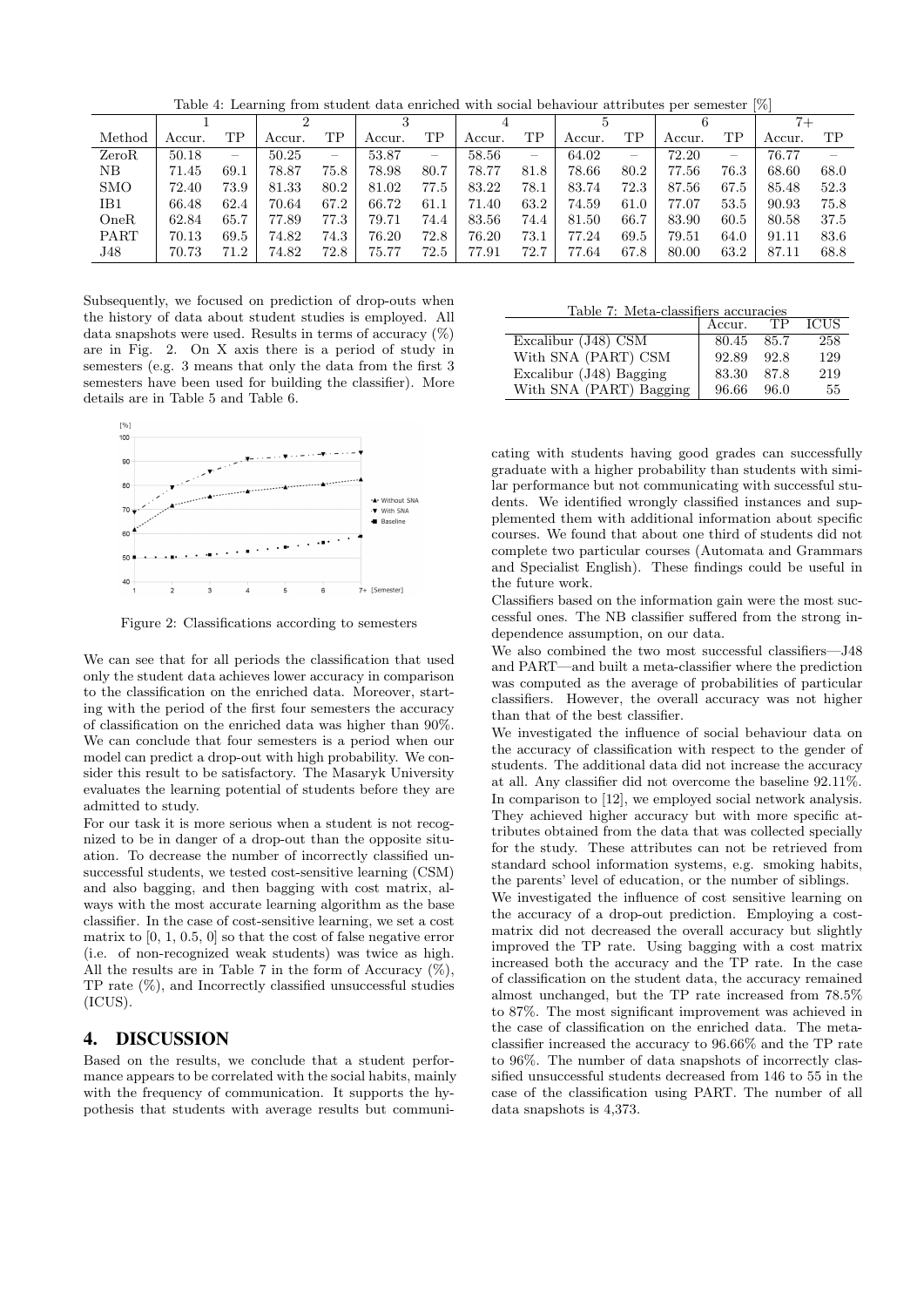Table 5: Learning from student data only according to semester [%]

|            |        |                          | $1 - 2$ |                          | $1 - 3$ |      | $1 - 4$ |      | $1 - 5$ |      | $_{1-6}$ |      | All    |                          |
|------------|--------|--------------------------|---------|--------------------------|---------|------|---------|------|---------|------|----------|------|--------|--------------------------|
| Method     | Accur. | TР                       | Accur.  | TΡ                       | Accur.  | ТP   | Accur.  | TР   | Accur.  | TР   | Accur.   | TP   | Accur. | TP                       |
| ZeroR      | 50.18  | $\overline{\phantom{0}}$ | 50.21   | $\overline{\phantom{0}}$ | 51.28   | –    | 52.74   | –    | 54.37   | –    | 56.28    | –    | 58.86  | $\overline{\phantom{a}}$ |
| NΒ         | 63.80  | 34.5                     | 70.56   | 50.5                     | 72.47   | 55.0 | 74.66   | 59.1 | 75.82   | 67.4 | 76.64    | 72.7 | 77.57  | 73.5                     |
| <b>SMO</b> | 69.41  | 64.7                     | 72.62   | 61.9                     | 75.26   | 63.1 | 76.58   | 64.9 | 77.64   | 65.5 | 78.41    | 65.4 | 79.17  | 64.6                     |
| IB1        | 62.72  | 61.2                     | 66.38   | 66.4                     | 69.43   | 67.0 | 70.96   | 68.6 | 72.30   | 68.8 | 74.73    | 70.2 | 78.18  | 72.3                     |
| OneR       | 55.56  | 41.0                     | 64.93   | 68.1                     | 70.63   | 76.5 | 74.14   | 79.1 | 75.32   | 76.0 | 75.27    | 70.9 | 75.90  | 57.9                     |
| PART       | 65.35  | 73.4                     | 71.29   | 71.5                     | 76.33   | 71.8 | 78.97   | 73.3 | 80.01   | 75.0 | 81.34    | 77.9 | 82.44  | 73.7                     |
| J48        | 61.77  | 62.8                     |         | 73.0                     | 75.47   | 73.6 | 77.67   | 75.2 | 79.34   | 75.5 | 80.61    | 77.  | 82.53  | 78.5                     |

Table 6: Learning from student data enriched with social behaviour attributes according to semester [%]

|             | $1 - 2$ |                          | $_{1-3}$ |      | 1–4    |                   | 1–5    |      | $_{\rm 1-6}$ |      | . .<br>All |                          |        |      |
|-------------|---------|--------------------------|----------|------|--------|-------------------|--------|------|--------------|------|------------|--------------------------|--------|------|
| Method      | Accur.  | TР                       | Accur.   | ΤP   | Accur. | ΤP                | Accur. | TΡ   | Accur.       | ТP   | Accur.     | TP                       | Accur. | TP   |
| ZeroR       | 50.18   | $\overline{\phantom{m}}$ | 50.21    |      | 51.28  | $\hspace{0.05cm}$ | 52.74  |      | 54.37        | -    | 56.28      | $\overline{\phantom{0}}$ | 58.86  |      |
| NΒ          | 71.45   | 69.1                     | 75.05    | 75.4 | 75.81  | 78.3              | 75.41  | 79.7 | 75.41        | 80.7 | 74.80      | 80.9                     | 74.07  | 80.8 |
| <b>SMO</b>  | 72.40   | 73.9                     | 77.10    | 75.7 | 79.15  | 76.7              | 80.10  | 77.5 | 80.36        | 76.4 | 81.66      | 76.7                     | 81.68  | 74.4 |
| IB1         | 66.43   | 62.4                     | 67.41    | 63.7 | 70.59  | 67.4              | 76.92  | 73.1 | 81.07        | 76.8 | 83.10      | 79.2                     | 90.10  | 86.7 |
| OneR        | 62.84   | 65.7                     | 69.11    | 67.0 | 74.83  | 74.0              | 81.27  | 79.7 | 83.56        | 81.5 | 82.31      | 79.7                     | 88.20  | 83.6 |
| <b>PART</b> | 70.13   | 69.5                     | 79.65    | 77.6 | 86.60  | 86.7              | 90.21  | 89.3 | 92.38        | 90.9 | 92.99      | 91.1                     | 93.51  | 91.9 |
| J48         | 70.73   | 71.2                     | 80.01    | 79.1 | 84.93  | 83.0              | 87.40  | 85.7 | 88.77        | 87.1 | 88.25      | 85.8                     | 89.57  | 87.2 |

#### 5. CONCLUSIONS AND FUTURE WORK

The main goal of this research was to develop a method for mining educational data in order to learn a classifier to predict the success of a student study and verify the method on real data.

We employed DM and SNA methods to solve the task. We verified the method on students of Faculty of Informatics, Masaryk University but the used data were faculty-independent. Therefore, the method can be used for any unit of a university.

We have shown that structured data gained by means of link-based data analysis increased the accuracy of the classification significantly.

We used only the data that are not specific for a faculty. However, to increase the accuracy of the classification it would be useful to enrich the data with faculty-specific attributes, e.g. information about particular exams that a student passed or failed. Another possible way of future improvement may be to exploit more information from the social network.

Actually, we used only information about a student and his or her direct neighbours. It was intentional because this information is easy to gain and also easy to incorporate into the Information system which is the goal of this research. On the other hand, more complex relations may help further increase the system performance. Data about communication between students and teachers may also be useful. Therefore, we plan to build a heterogeneous [6] network where the vertices will be of more types. Different learning methods can be used then, e.g. multi-label classification.

#### 6. ACKNOWLEDGEMENTS

We thank Michal Brandejs and all colleagues of IS MU development team for the support. This work has been partially supported by Faculty of Informatics, Masaryk University.

#### 7. REFERENCES

- [1] R. Baker and K. Yacef. The state of educational data mining in 2009: A review and future visions. Journal of Educational Data Mining, 1(1):3–17, 2009.
- [2] J. Bayer, H. Bydžovská, J. Géryk, T. Obšívač, and L. Popelínský. Improving the classication of studyrelated data through social network analysis. In Proceedings of 7th Doctoral Workshop on Mathematical and Engineering Methods in Computer Science, pages 3–10. Brno University of Technology, 2011.
- [3] J. Bayer, H. Bydžovská, J. Géryk, and L. Popelínský. Excalibur - a tool for data mining. In Proceedings of the Annual Database Conference - Datakon 2011, pages 227–228. Brno University of Technology, 2011.
- [4] P. Carrington, J. Scott, and S. Wasserman. Models and methods in social network analysis. Structural analysis in the social sciences. Cambridge University Press, 2005.
- [5] G. W. Dekker, M. Pechenizkiy, and J. M. Vleeshouwers. Predicting students drop out: A case study. In EDM 2009: Proceedings of the 2nd International Conference On Educational Data Mining. Cordoba, Spain., pages 41–50, 2009.
- [6] J. Han. Mining heterogeneous information networks by exploring the power of links. In Proceedings of the 20th international conference on Algorithmic learning theory, ALT'09, pages 3–3, Berlin, Heidelberg, 2009. Springer-Verlag.
- [7] J. Han, M. Kamber, and J. Pei. Data Mining: Concepts and Techniques. The Morgan Kaufmann Series in Data Management Systems. Elsevier Science, 2011.
- [8] T. Kamada and S. Kawai. An algorithm for drawing general undirected graphs. Inf. Process. Lett., 31:7–15, April 1989.